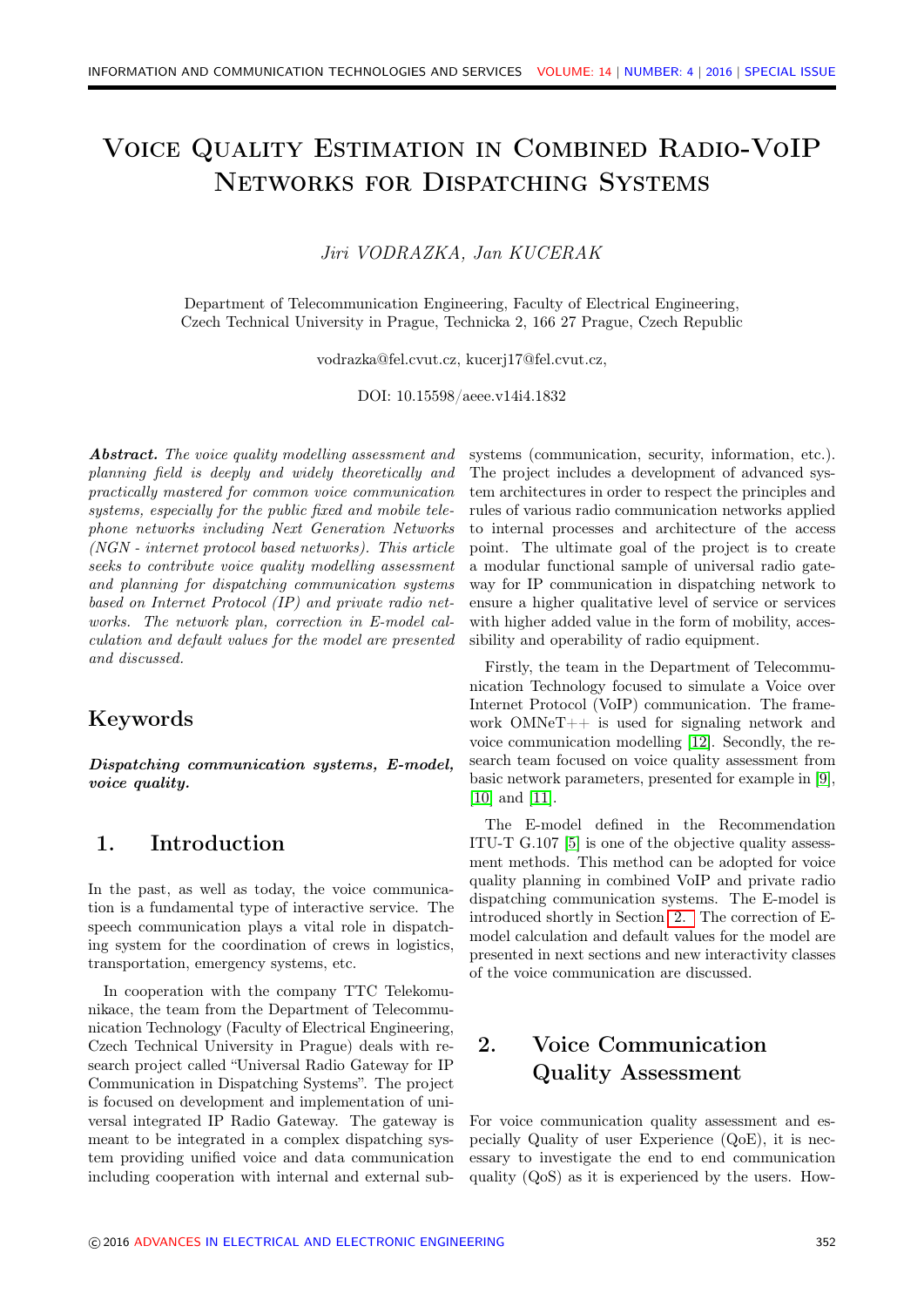ever, the assessment index must also follow an objective and common systematic approach because there are various kinds of factors reflected to the quality [\[4\]](#page-4-1). The Mean Opinion Score (MOS) is a commonly used method to determine the quality of speech. With MOS, the quality of a speech is rated on a scale of 1 (bad) to 5 (excellent).

The speech quality estimates and network planning are usually based on the E-model. These models consider the entire Ear-Mouth path and all relevant conditions such as end-to-end level, echo, delay, distortions and frequency characteristics of the various path segments. The E-model uses a computational method that includes factors such as noise, signal level, loudness ratings, delay and echo impairments, packet loss, type of codec, and even network type to derive a quality score. This transmission quality rating is called as the R-factor. With R-factor, the quality of a speech is rated on a scale of 50 (poor) to 100 (best) for the narrow-band voice communication (frequency band to 3.4 kHz). The maximum value of R-factor may be theoretically to 130 for the wide-band voice communication (frequency band to 7 kHz).

For IP based networks, the score assumes ideal conditions outside the IP cloud. Scores are based on the relevant IP impairments such as packet loss, latency, jitter, and even when these impairments occur over the duration of the call. For combined radio-IP networks, the score assumes the relevant impairments in IP network part and radio-communication part.

#### 2.1. Using of E-model

Amongst other, the public telephone network plan of the transmission parameters for the Czech Republic uses the E-model for complex quality view on the network. The guidelines and planning examples of Recommendation G.108 [\[6\]](#page-5-4) are based on the utilization of the E-model as described in Recommendation G.107 [\[5\]](#page-4-0). The intent of this Recommendation is to demonstrate how the E-model can be used in end-to-end transmission planning for a wide range of local, national, multinational and transcontinental networks. The basic equation for the rating from Recommendation G.107 is modified to following equations [\[1\]](#page-4-2):

$$
R = 100 - I_{tot} + A,
$$
 (1)

where  $A$  is advantage factor and  $I_{tot}$  is total impairment factor:

<span id="page-1-1"></span>
$$
I_{tot} = I_o + I_q + I_{dte} + I_{dd} + I_{eeff},
$$
 (2)

where  $I<sub>o</sub>$  is noise and loudness rating impairment factor,  $I_q$  is quantizing distortion impairment factor,  $I_{dt}$ is talker echo impairment factor,  $I_{dd}$  is impairment caused by too-long absolute delay,  $I_{ee\,f\,f}$  is effective equipment impairment factor.

The Prague Department of Telecommunication Technology produced a web application for E-model transmission parameters calculation for the Public telephone network plan. This application was used for optimization of basic transmission parameters and default constants of the model. The basic tool calculates the R-factor from the input networks parameters. The second tool calculates the R-factor for the parameters of three co-operating networks. The calculation tools were programmed for the MAT-LAB Server and they are accessible on the web site [http://matlab.feld.cvut.cz](http://matlab.feld.cvut.cz/) [\[2\]](#page-4-3) and [\[3\]](#page-4-4).

#### 2.2. Relationship Between MOS and R-Factor

On experience with subjective and objective measurements, the R-factor score was mapped to an equivalent Mean Opinion Score to predict the quality of speech path. The scoring includes consideration for the type of subjective test used for scoring. The passive listening or active conversational tests produce slightly different scores. The tests in different voice-bands (narrow or wide) also cause different scores.

According to ITU-T Recommendation G.107 the Rfactor can be converted to MOS and vice versa. The quality category limits for active conversation are presented in Tab. [1.](#page-1-0)

<span id="page-1-0"></span>Tab. 1: Relation between R-factor and MOS for narrow-band voice communication.

| R-factor<br>lower limit | <b>MOS</b> | Speech<br>quality<br>category | User satisfaction                |  |
|-------------------------|------------|-------------------------------|----------------------------------|--|
| 90                      | 4.3        | <b>Best</b>                   | Very satisfied                   |  |
| 80                      |            | High                          | Satisfied                        |  |
| 70                      | 3.6        | Medium                        | Some users<br>dissatisfied       |  |
| 60                      | 3.1        | Low                           | Many users<br>dissatisfied       |  |
| 50                      | 2.6        | Poor                          | Nearly all users<br>dissatisfied |  |

### 2.3. Network Plan for the Dispatching Voice Communication Systems

The plan of transmission parameters defines a reference configuration with two interconnected networks A, B and with third possible network C connecting both networks A and B (reference model shown in Fig. [1\)](#page-2-0).

The parameters are defined between acoustic interfaces of end users, eventually between access points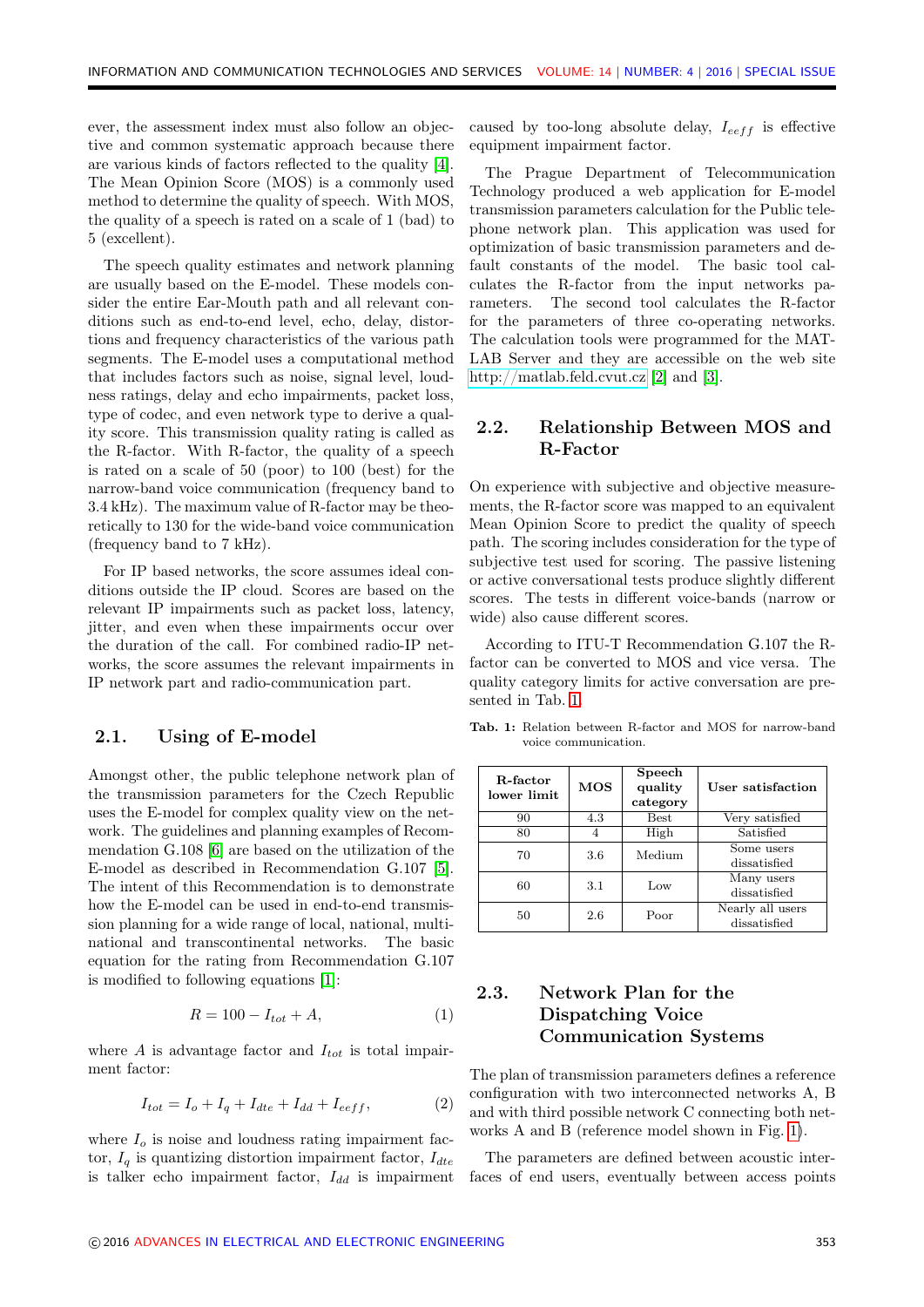<span id="page-2-0"></span>

Fig. 1: The reference configuration of dispatching voice communication network plan. Types of parameters - recommended (rec) and limiting (min./max.) for some part of network (A, B, or C) and all network (ABC) are marked.

of these networks. The network "C" is IP based core network for complex dispatching communication systems. The central dispatching point is placed in the network "C". The network "A" is typically external network like public telephone network (fixed or mobile) which is connected via the voice gateway. The network "B" is typically internal private or public radio network like Digital Mobile Radio (DMR or TETRA, MATRA) which is connected via the dispatching gateway.

We primarily assume the half-duplex digital mobile radio terminals connected to dispatching voice gateway. Besides the signaling for voice communication, the information about direction switching must be transmitted.

# 3. Recommended Values for E-model

The key requirement for voice quality is compliance with total R-factor higher than 50. That corresponds to a total impairment factor equal to 50 (lowered by advantage factor A - the relevant value is from 0 to 20 - as discussed in next subsections).

#### <span id="page-2-1"></span>3.1. Absolute Delay Impairment Calculation

The impairment factor caused by too-long absolute delay  $I_{dd}$  was introduced in Eq. [\(2\)](#page-1-1). The original calculation in the ITU-T Recommendation G.107 (E-model: a computational model for use in transmission planning) used fixed parameters for absolute one-way delay model. In last version from 06/2015, the common values are used. The absolute one-way delay is divided

into two intervals:

for 
$$
T_a \le m_T : I_{dd} = 0
$$
,  
\nfor  $T_a > m_T :$   
\n
$$
I_{dd} = 25 \left\{ \begin{array}{c} \left(1 + X^{6 \cdot s_T}\right)^{\frac{1}{6 \cdot s_T}} + \dots \\ \dots - 3 \left(1 + \left[\frac{X}{3}\right]^{6 \cdot s_T}\right)^{\frac{1}{6 \cdot s_T}} + 2 \right\}, \\ \dots - 3 \left(1 + \left[\frac{X}{3}\right]^{6 \cdot s_T}\right)^{\frac{1}{6 \cdot s_T}} + 2 \right\}, \\ X = \frac{\log\left(\frac{T_a}{m_T}\right)}{\log 2}, \end{array} \tag{4}
$$

where  $T_a$  is absolute one-way delay;  $s_T$  and  $m_T$  are parameters of model. The parameters of the model are presented in Tab. [2](#page-3-0) for four interactivity classes. The default class 1 is original case from old version of Recommendation. The class 2 and 3 are new cases for lower levels of interactivity. The class 4 is our newly proposed class to be used for special half-duplex communications in dispatching systems.

Commonly, the level of interactivity is another factor that must also be considered. Usually, an absolute delay below 150 ms one-way provides good interactivity. An absolute one-way delay between 150 ms and 300 ms provides acceptable interactivity (transmission path with the satellite hop). An absolute one-way delay excessing 400 ms should be avoided (in the case of two satellite hops it is about 540 ms). The higher values of absolute delay are possible, but the subscribers must be trained to half-duplex communications and a special signaling system for the voice keying must be used. When there is large delay on the link, the subscriber tends to think that the listener has not heard or paid attention. He will repeat what he said and be interrupted by the delayed response of the remote party. With some operator training it is quite possible to communicate correctly using such service, but the conversation is not natural.

The absolute one-way delay impairment factor dependence is presented on Fig. [2](#page-3-1) for different interactivity classes.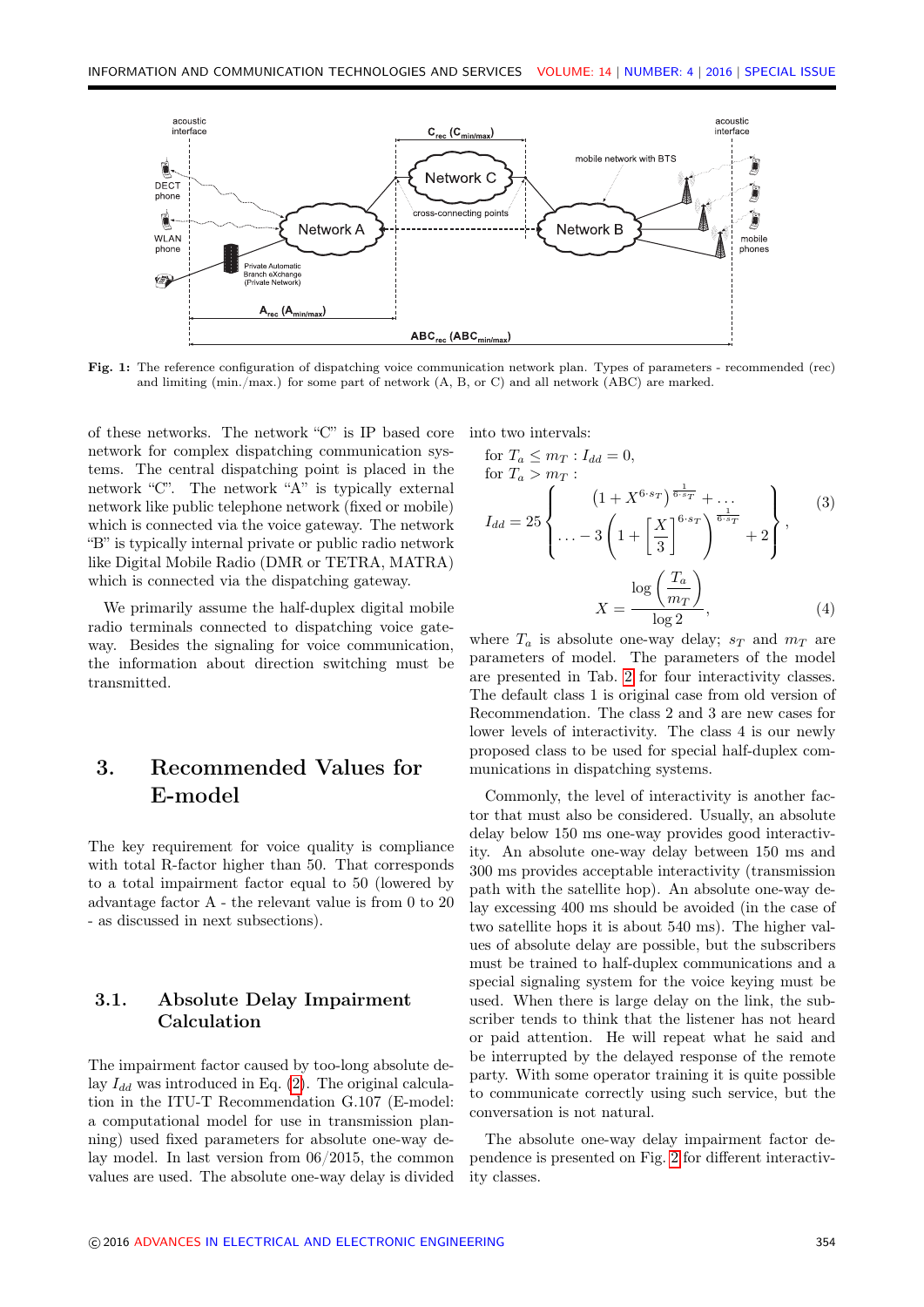| Class |           | Typical     | Description                                                                                                                                                        |  | Parameters |  |
|-------|-----------|-------------|--------------------------------------------------------------------------------------------------------------------------------------------------------------------|--|------------|--|
|       |           | delay (ms)  |                                                                                                                                                                    |  | $m_T$      |  |
|       | Default   | $0 - 150$   | Acceptable for most conversations. Only the most interactive<br>tasks will perceive a substantial degradation.                                                     |  | 100        |  |
|       | Low       | $150 - 300$ | Acceptable for communications with low interactivity (for example)<br>communication over satellite link and other long links).                                     |  | 120        |  |
|       | Very low  | $300 - 700$ | Conversation becomes practically half-duplex.                                                                                                                      |  | 150        |  |
|       | Extra low | Over $700$  | Conversation impossible without some training to half-duplex<br>communications (for example military communication,<br>special dispatching communication systems). |  | 200        |  |

<span id="page-3-0"></span>Tab. 2: Interactivity classes of voice communication.

<span id="page-3-1"></span>

Fig. 2: The absolute one-way delay impairment factor dependence for different interactivity classes.

#### 3.2. Advantage Factor

The Advantage Factor A is specified by some provisional environment. The value  $A = 0$  is used for conventional fixed telephone networks. The mobility by cellular network in the building (for example DECT and Wi-Fi cordless phones) is evaluated by advantage factor  $A = 5$ . The value  $A = 10$  can be used for mobile networks in large geographical area or when moving in a vehicle. Access to hard-to-reach location e.g. via multi-hop satellite connections is evaluated by advantage factor  $A = 20$ . The same value we recommended for special radio networks and voice communication in dispatching systems.

We recommend some selected default parameters in E-model, for example the room noise at the send and the receive side can be set to value between 50 dB and 60 dB for special radio networks and voice communication in dispatching systems.

#### 3.3. Voice Codecs Quality

The quality of voice codecs depends on Effective Impairment Factor, which is calculated with  $I_e$  (Equipment impairment factor - basic impairment of codec),  $B_{pl}$  (Packet-loss robustness factor) and  $P_{pl}$  (Packet-loss Probability) parameters. The major codecs used in dispatching systems for voice communications and their respective equipment impairment factors are listed below in Tab. [3.](#page-3-2)

The codec ITU-T G.711 uses a classical Pulse Code Modulation (PCM). It captures speech in a range of 3.4 kHz, samples at 8000 samples/second with 8 bits per sample resulting in 64 kbps. The two compress characteristics are defined by the standard,  $\mu$ -Law (North America & Japan) and A-law (used in Europe and the rest of the world).

The codec ITU-T G.729 operates at a bit rate of 8 kbps with an encoding frame length of 10 ms and 5 ms. The voice encoder uses Conjugate-Structure Algebraic Code Excited Linear Prediction (CS-ACELP). Annex A is a low-complexity version of the G.729 standard. Annex B defines adding functions Voice Activity Detection/Comfort Noise Generator/Discontinuous Transmission (VAD/CNG/DTX).

The GSM-FR is a Full Rate speech coder standardized by the European Telecommunications Standards Institute (ETSI) for GSM digital mobile phone systems. The coder has a bit rate of 13 kbps with an encoding frame length of 20 ms. This coder uses the principle of Regular Pulse Excitation-Long Term Prediction-Linear Predictive coding.

<span id="page-3-2"></span>Tab. 3: Quality parameters for selected codecs.

| Codec                             | Nom.<br><b>MOS</b> | Nom.<br>B.<br>factor | $I_{\alpha}$ |
|-----------------------------------|--------------------|----------------------|--------------|
| G.711 $\mu$ -Law (64 kbps)        | 4.2                | 93                   | $\Omega$     |
| $G.711$ A-law $(64 \text{ kbps})$ | 4.2                | 93                   | 0            |
| $G.729A/G.729AB$ (8 kbps)         | 3.91               | 82                   | 11           |
| GSM-FR                            | 3.57               | 73                   | 20           |
| GSM HR                            | 3.53               | 72                   | 21           |
| <b>GSM EFR</b>                    | 4.16               | 91                   | $2^{\circ}$  |
| AMR NB Mode $0$ $(4.75k)$         | 3.65               | 75                   | 18           |
| TETRA (ACELP 4.567 kbps)          | 3.06               | 59                   | 35           |
| TETRA $(AMR 4.75k)$               | 3.65               | 75                   | 18           |
| MATRA (CELP 4.2 kbps)             | 3.1                | 60                   | 34           |
| DMR $(AMBE+2 4.8 kbps)$           | 3.82               | 79                   | 14           |

The Adaptive Multi-Rate (AMR) is the 3GPP mandatory standard codec for narrowband speech and multimedia messaging services over GSM and evolved GSM (WCDMA, GPRS and EDGE) networks. AMR operates at eight bit rates in the range of 4.75 to 12.2 kbps with an encoding frame length of 20 ms.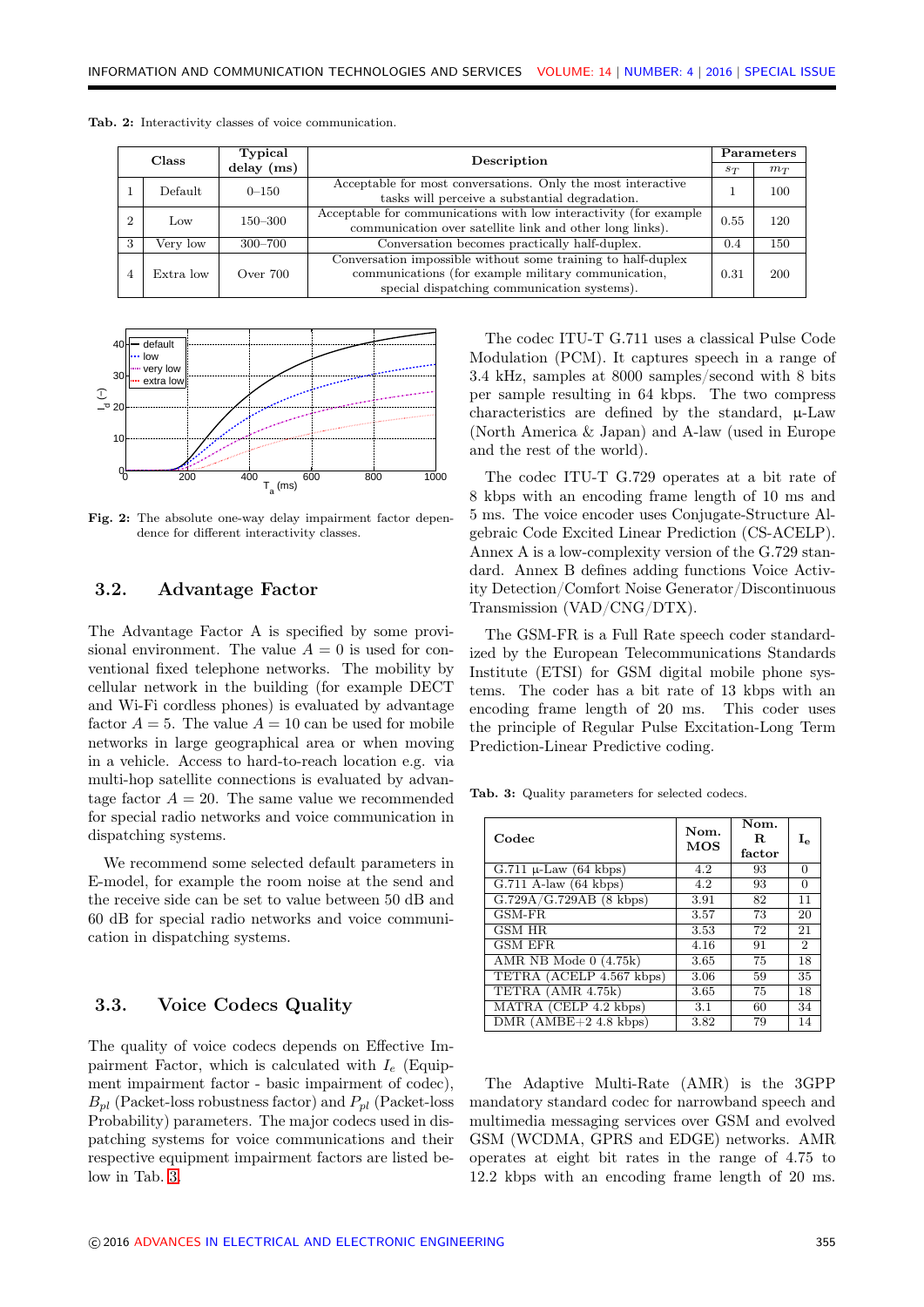AMR uses various techniques, such as ACELP, DTX, VAD and CNG.

The codecs AMBE+ are already used for Digital Mobile Radio (DMR). The codecs Advanced Multiband Excitation (AMBE), AMBE+ and AMBE+2 are based on improved Multi-Band Excitation method. AMBE is a codebook-based vocoder that operates at bit rates of between 2 and 9.6 kbps, and at a sampling rate of 8 kHz in 20 ms frames. The AMBE codec is used by the Inmarsat and Iridium satellite telephony systems.

The quality metrics (R-factor) can be assessed with E-model calculated tool for selected codecs and network configuration used in dispatching voice communication system.

#### 3.4. Example of the Results

Based on the above analysis, the voice communication quality was modeled for some combinations of parameters: factor  $A = 20$  corresponds to a special radio networks, the equipment impairment factor is set to double the value of  $I_e = 18$ ; 34 (typically for radionetwork TETRA - classically codec ACELP or AMR codec with higher quality; for radio-network MATRA - CELP codec with lower quality). The level of acoustic background noise was set in model firstly to the default value of 35 dB and secondly to the increased level of 60 dB). The dependency of R-factor on the absolute one-way delay is shown on Fig. [3](#page-4-5) for two type of codec and two values of acoustic background noise.

<span id="page-4-5"></span>

Fig. 3: Dependency of R-factor on the absolute one-way delay for two type of codec and two values of acoustic background noise.

# 4. Conclusion

The speech communication plays a vital role in dispatching system. The team in the Department of Telecommunication Technology has focused on simulation of VoIP communication, particularly on simulation and comparison of different transport protocols that are used for signaling between different types of radio networks. This article presented our contribution to voice quality modelling assessment and planning for dispatching communication systems based on Internet Protocol (IP) and private radio networks. The network plan, correction in E-model calculation and default values for the model were presented and discussed.

In this work, the new interactivity class "Extra low" was set-up for half-duplex dispatching voice communication with service conversation impossible without some training of communicating parties, Subsection [3.1.](#page-2-1) The Advantage Factor  $A = 20$  was recommended for special radio networks for voice communication in dispatching systems, Subsection [3.1.](#page-2-1) We recommend some selected default parameters in E-model, for example the room noise at the send and the receive side.

In next step, the voice quality assessment function will be added to network model for complex simulation of voice and signaling communication in the dispatching systems.

## Acknowledgment

This work was supported by the Grant of the Technology Agency of the Czech Republic, No. TA04031186, "Universal Radio Gateway for IP Communication in Dispatching Systems", and was researched in cooperation with TTC Telekomunikace.

#### References

- <span id="page-4-2"></span>[1] PRAVDA, I. and J. VODRAZKA. Voice Quality Planning for NGN including Mobile Networks. In: The 12th IFIP International Conference on Personal Wireless Communications (PWC 2007). Prague: Springer US, 2007, pp. 376– 383. ISBN 978-0-387-74159-8. DOI: [10.1007/978-](http://dx.doi.org/10.1007/978-0-387-74159-8_37) [0-387-74159-8\\_37.](http://dx.doi.org/10.1007/978-0-387-74159-8_37)
- <span id="page-4-3"></span>[2] VODRAZKA, J., P. JARES and T. HUBENY. Rating Factor. In: Simulation program online: Matlab Server. [online]. Available at: [http://matlab.feld.cvut.cz.](http://matlab.feld.cvut.cz)
- <span id="page-4-4"></span>[3] VODRAZKA, J., P. JARES and T. HUBENY. Rating Factor for cooperative networks. In: Simulation program on-line: Matlab Server. [online]. Available at: [http://matlab.feld.cvut.cz.](http://matlab.feld.cvut.cz)
- <span id="page-4-1"></span>[4] TOMCIK, J. IEEE Standard C802.20-04/37. System Requirement Document for IEEE 802.20 Mobile Broadband Wireless Access Systems – Version 14 Models-Update. San Diego: IEEE, 2004.
- <span id="page-4-0"></span>[5] Recommendation G.107. The E-model: a computational model for use in transmission planning. Geneva: ITU-T, 2014.